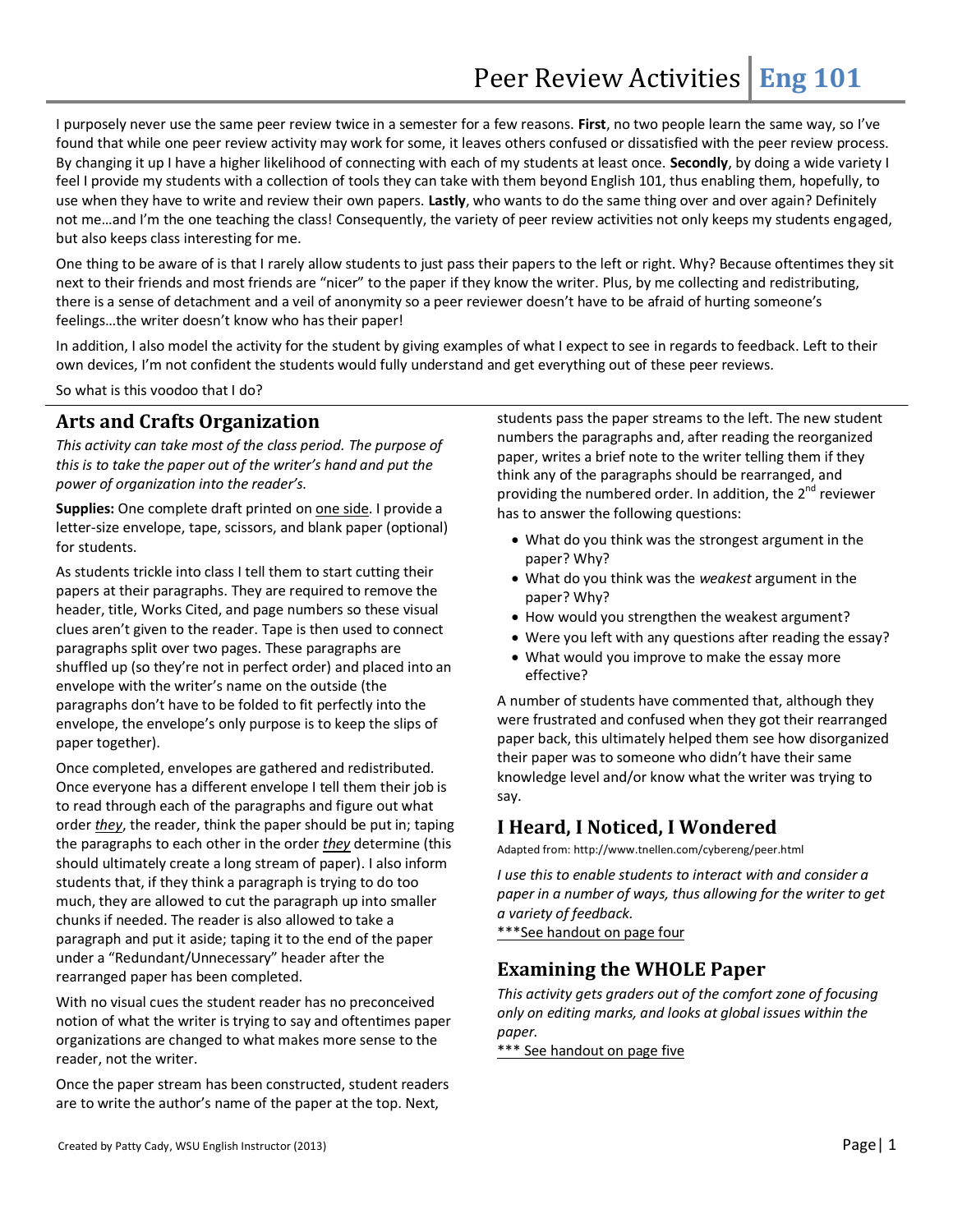### **Intro, Topic Sentences, Conclusion**

*The purpose of this is to help limit wandering off-topic and maintain focus throughout a paper.*

**Supplies**: One printed copy of student's draft (usually the second draft). I provide crayons (students' pick 2 different colored crayons for this exercise).

*PART 1:* Papers are collected and redistributed and the reader is told to begin by reading ONLY the introduction and, with one colored crayon, the reader is to color what *they* think the thesis is. I explain to my students that a thesis is a "promise" the author makes to the reader about what the paper is going to argue.

Once completed, readers are to, in one paragraph (5-8 sentences) state: 1) what the paper will be about and why they think that, 2) what the writer's stance is on the argument, and 3) list any possible counter arguments to the author's thesis. If the students are unsure about any of these three things, the reader needs to write WHY they are unsure. For example, a reader may be unable to locate a thesis statement, or what they think the paper is going to be about may not fit the thesis, so compiling a list of counter arguments may be difficult.

Students are then advised to, with a different colored crayon, underline the topic sentence of each paragraph. For each topic sentences, the reader is to write a paragraph stating whether or not they think the topic sentence relates back to the thesis, explain how it supports/furthers/detracts from the overall thesis, and state what information they think will be in this paragraph. In addition, the reader is to rewrite the topic sentence (whether it is good or bad) so it either relates back to the thesis or provides another option for the writer to use.

After reading the conclusion, the reader states whether or not this effectively sums up the paper and if the topic sentences reinforce/relate to the conclusion.

PART 2: Next, the reader is to read the **entire** paper (without making any notes on it) and write one paragraph stating whether or not the paper kept the "promise" made, based on the introduction, topic sentences, and conclusion, and WHY the reader thinks the "promise" was kept or broken. Lastly, the student is to give two compliments to the author and give three areas where the writer could improve.

### **I Don't Believe. I Believe!**

Adapted from: http://www.brandeis.edu/writingprogram/

*This activity is to make students aware of counter arguments to their ideas, see if their thesis needs to evolve, thus considering varying perspectives and strengthening their arguments.*

**Supplies**: One printed copy of student's draft.

Pairing students up with someone they do not normally work with, each person is asked to silently read through their

partner's paper doubting every claim the writer makes. They should write down every argument they can make against their partner.

After compiling and talking about the "doubting" list (and to keep fights from breaking out!), partners are then advised to read through the paper again, this time believing every claim and helping them make those arguments even stronger.

I make sure to stress that it doesn't matter whether the students actually believe or doubt each other's arguments; this is role-playing to help strengthen each other's work.

## **Feedback Grading**

*This activity is usually a wakeup call for many of the students, especially since this is the first, and currently, only grade they get on a paper. I usually do this activity after students have received feedback from me on at least one of their papers, so student authors know what helpful feedback looks like.*

I provide a rubric (similar to the attached Peer Grading (pp. 6- 8) and Grading the Feedback (p.9) examples) that either awards recorded points or unrecorded letter grades to the students. I inform the students that a grade will be entered into my grade book and become part of each student's overall grade. Usually uproar ensues with concerns expressed about how "unfair" this can be and worry about their overall grade. I then assure students that they, the writer, will be grading the feedback received from their peer in terms of how helpful and comprehensive it is. Consequently, the student's paper isn't being graded, but the person providing the feedback is being graded.

Because students are aware they are being graded on the feedback they give, I've found that the quality of feedback increases exponentially.

Overall, I've found two things: 1) students *know* what is effective in a paper and usually grade more harshly than I would, and 2) most students, when a perceived "grade" is hanging over them, will give really meaningful and insightful feedback and comments to the writer. I've been impressed many times.

### **Papers on a Desk**

Adapted from: April Strawn, WSU English Instructor

*This activity allows a variety of feedback from 3-4 readers, but also allows the reader to remain anonymous, thus increasing the honesty of the peer feedback.*

**Supplies**: Two printed copies of student's draft and students sitting in a large circle with a desk in the center.

Before collecting the student papers, all students are directed to flip the paper over and on the blank back side of their essays, draw a line down the center of the paper (portrait orientation). At the top of the column on the right the student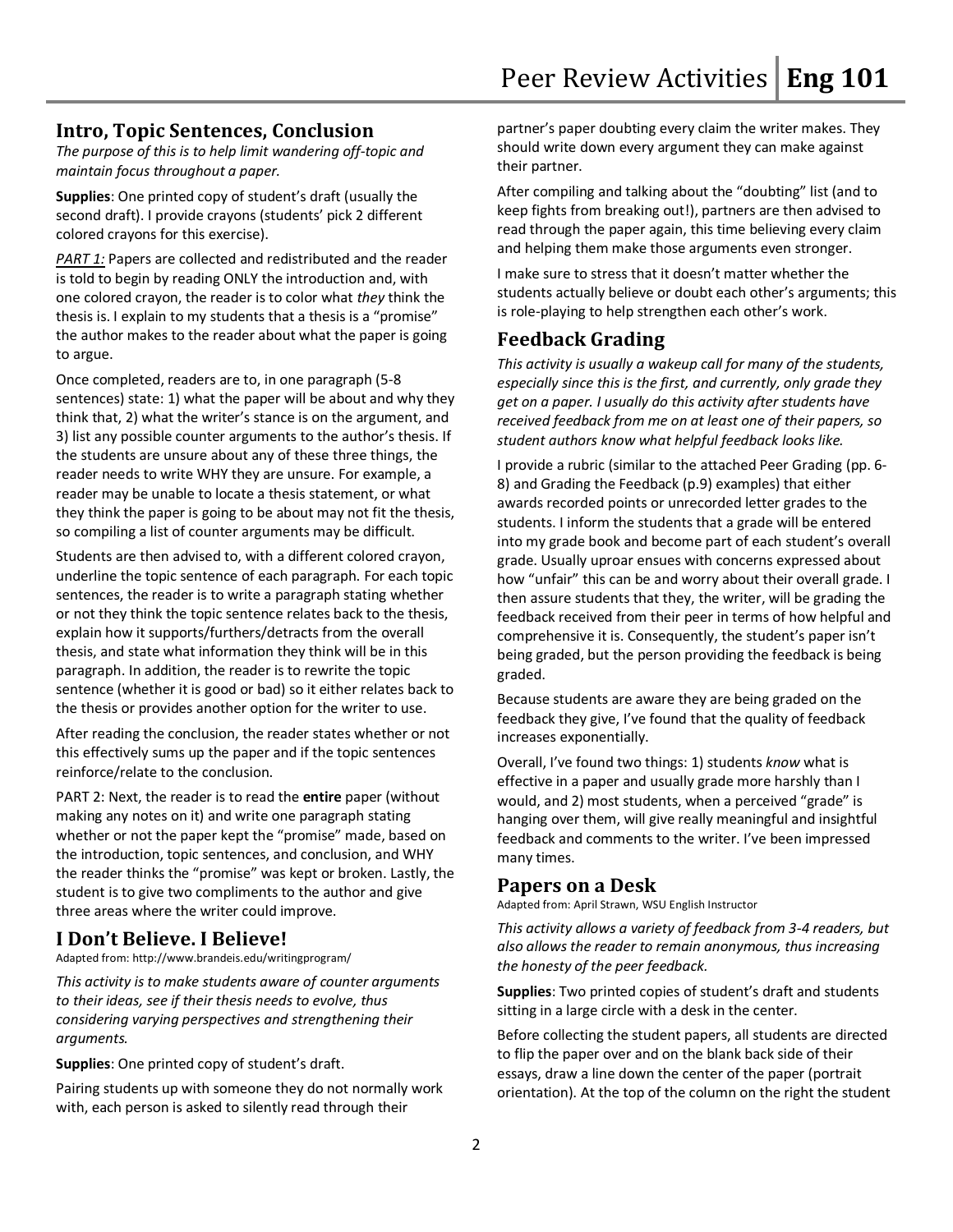writes "What I Liked" and at the top of the column on the left, the student writes "What Needs Improvement".

I collect and redistribute the student papers, but writers don't get their own work back. The remaining drafts are put on the desk in the center of the circle.

Readers are given 8 minutes to read the paper (I keep time) and encouraged to mark up the paper (i.e. ask questions, underline what they like, etc.). Admittedly, students are most comfortable with editing, rather than revising feedback. So, in this activity, I allow readers to circle any grammar problems, BUT the reader is not to indicate what is wrong grammatically…that's up to the writer to figure out.

Some students don't/won't get through the entire paper in 8 minutes, so I give a one-minute warning where the peer reviewer needs to stop reading and begin responding on the back of the paper.

\*\*EVERY reader is required to write one thing they liked and one thing they think needs improvement or could be stronger on the back of the draft they are reading before obtaining a new student's paper.

Some students will, however, be done before the 8 minute time limit. This is where the name of the activity comes in. If students complete their peer review ahead of time, they are to exchange the paper with one from the desk in the center.

This process continues for the entire class time. Often students get feedback from four or five students, which helps the student writers understand what a reader is looking for and expecting in their essays.

## **Read Aloud**

Adapted from: Laura Powers, WSU English Instructor

*This activity forces students to face their own writing. Oftentimes they rarely re-read papers and critically analyze what they have said and/or how they have communicated it to a reader.*

**Supplies**: Two printed copies of student's draft. The Bundy Reading Room -- reserved.

Students are allowed, and encouraged to partner with someone they feel comfortable with. I then direct students to find a space in the Bundy Reading Room that both allows the partners to talk loud enough to hear each other while limiting the likelihood of disturbing other partnerships and enables the partners to sit side-by-side.

Students exchange one copy of their paper so each member has a copy of their own paper and a copy of their partner's paper. On the back of their own paper, the author is to write three (3) areas they feel need to be addressed in their essay or what they think they need help with.

Next, students to read their partner's paper **out loud without stopping.** The reader can make a checkmark on the paper

where they have a question or concern to address after reading the essay. The author of the paper being read is to also make notes/marks on the paper where they hear potential problems with their own essay (i.e. clumsy sentence structure, confusing wording, contradictory statements, etc.).

After the paper has been read, the reader and writer are to go back through the essay and talk about any marks made on the essay, by either person, and address the three areas the author originally wanted help with.

Once the paper has been discussed and adequate feedback has been given, the roles are reversed and the second student author listens to their paper being read to them.

Note: Let the teams know when the class is halfway over. Sometimes teams will spend so much time on one paper that the second paper isn't really addressed. Also, if the team finishes before the class period is over, each team member is encouraged to begin revising and rewriting their paper in class, but cannot leave until class is completed.

## **Revision Letter**

*I require this activity for EVERY writing assignment they submit to me. It makes students articulate WHY they are(n't) making the revisions decisions they do. It helps me, as an instructor, gauge the understanding of my students and see what areas I need to readdress or have successfully instructed.*

Regardless of the type of revision activity my students have done, every student is **required** to complete a revision letter when submitting a draft to me, the instructor.

I explain to the students that I want them to discuss revision, NOT grammar changes. I explain that grammar are surfacelevel changes, but revisions are thorough, big-pictures changes.

The letter has certain requirements and components to it:

- 1. ONE page MINIMUM.
- 2. Single-spaced, 12 point, Times New Roman, one-inch margins
- 3. Format like a letter and begin with a salutation: *Dear Patty, OR Dear Instructor,*
- 4. Paragraphs stating *which* revision suggestions you adopted in your paper and *why*. What did the revision do to the essay?

Because knowing **why** writers do things is oftentimes just as important as the things they do.

- 5. Paragraph(s) stating revision suggestions and *why* you didn't apply them. What would the suggested revision done to the paper?
- 6. End with valediction: *Sincerely, Your Name*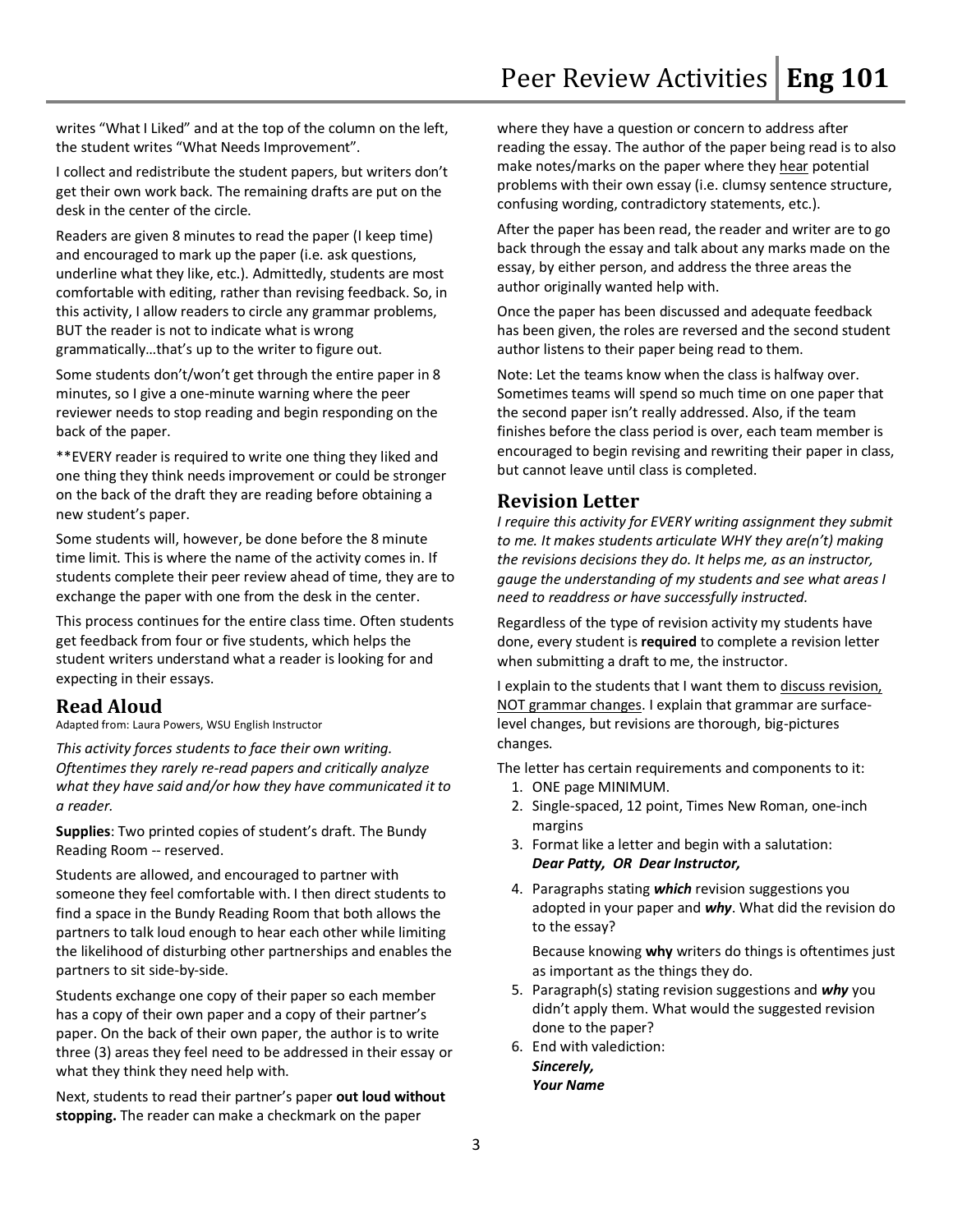# **Peer Review: I Heard, I Noticed, I Wondered**

## **I heard...**

As a reviewer, first try to summarize what you think the piece was about. This is the easy part. Tell the writer what you saw as the main idea. *As a writer, listen to this section, and try to hear whether or not you communicated what you were trying to communicate.* 

### **I noticed...**

As a reviewer, tell the author about some of the things that attracted your attention. What worked well? What details seemed especially vivid or striking? What will you remember about this paper? *As a writer, think about why the reviewer noticed these things, and how you can make all your writing as effective.* 

### **I wondered...**

As a reviewer, did you have any questions when you finished reading? Did you not understand what something meant, or why it was included? Did something bother or disturb you? Did you suspect something might have worked better another way? This section is your chance to ask the writer all these questions. *As a writer, try to answer the reviewer's questions. Look at your writing again, and see if there is any way to make those points clearer to a reader.*

### Dear Karina,

When reading your essay, I **heard** that, although you never met your grandfather, you are interested in who he was and what his life was like. He moved to the Dominican Republic from China, got married and had ten children. He opened a successful restaurant, but when the tourists no longer passed by his town, the restaurant went bankrupt.

I **noticed** you showing the relationship between your grandfather's life in China and his life in the Dominican Republic. I also noticed how well you described the sacrifices he made by moving. For example, you went into detail about what his father had been, and about the family he left behind. I noticed that you began the story by telling us why it was important to you, and by making us curious about your grandfather.

Finally, I **wondered** about the Chinese family he left behind. Did he ever contact them again? Did he miss them? I wondered if you could have told us more about that. Also, why did your grandfather just stay at home after his restaurant went bankrupt. I wondered how he was able to support himself, and why he didn't try to open another restaurant. What was your father's relationship to your grandfather? Does your father have the same curiosity about his Chinese heritage that you do?

Thanks for letting me read your paper.

Sincerely,

An interested reader

*Now it's YOUR turn. Use both sides of this paper!*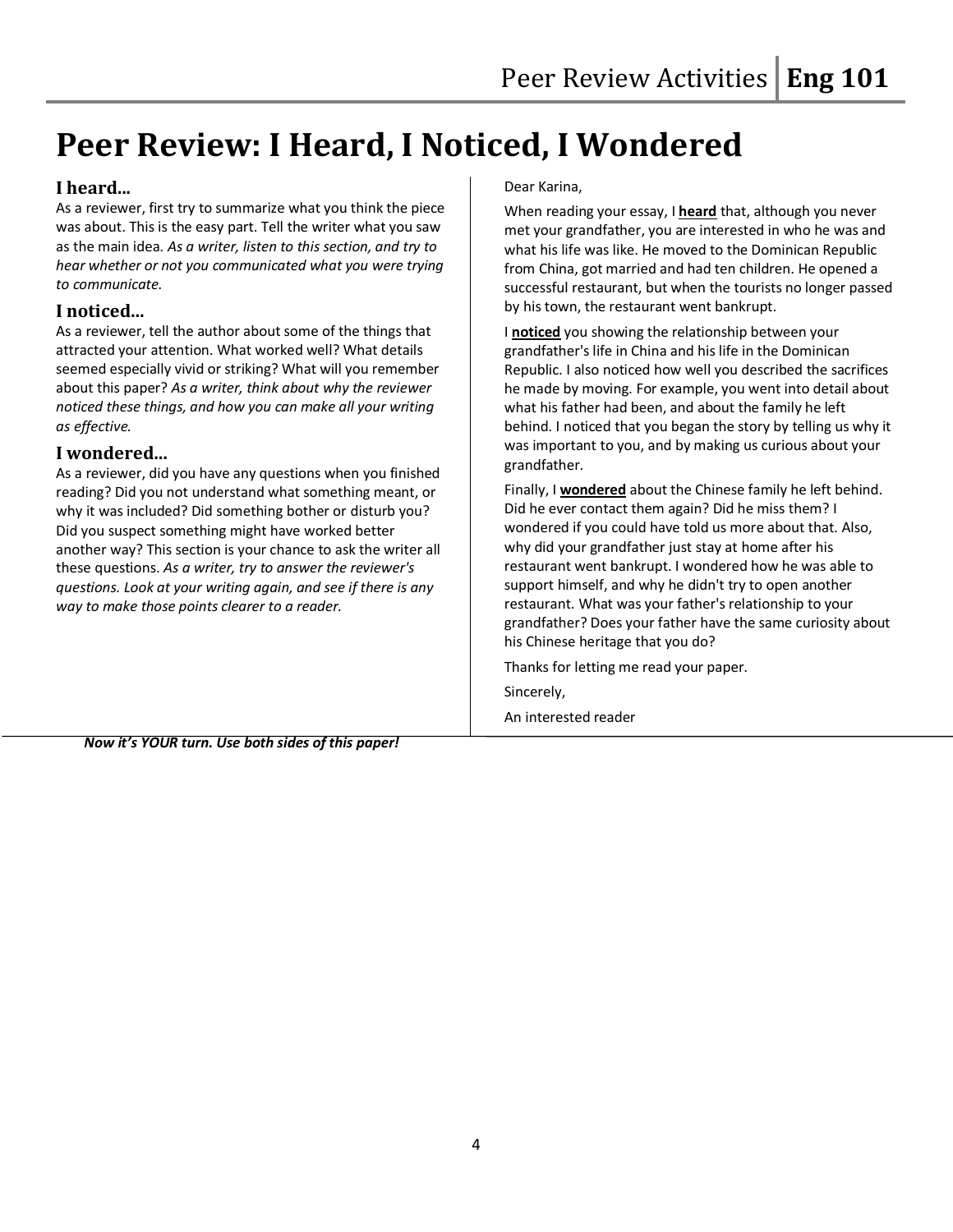## **Peer Review: Examining the Whole Paper**

Author:

- 1. Write a brief narrative (2-3 sentences) that outlines your first impression of the draft.
- 2. How effectively does the title draw you into the paper? Why?
- 3. Indicate what you **LIKE** about the draft (positive/encouraging feedback).
- 4. Is the paper focused? Does it lose focus anywhere? If so, indicate where.
- 5. What part(s) of the text are especially informative? What information was interesting and/or new to you?
- 6. Comment specifically on the **introduction**: What is effective about it? What suggestions can you make on how to improve the introduction?
- 7. What do you think is the author's thesis or main point? How could it be expressed or supported more effectively?
- 8. In the main body of the paper, are there parts that are confusing? Where would you like more details or examples to help you see what the author means? What parts could use more explanation or definitions?
- 9. How clear is the writing? If there are places that seem wordy or unclear, how might the author revise to address those problems?
- 10. How accurate does the information seem? How does the author indicate the sources of statistics and other information that are not common knowledge?
- 11. Reread the **conclusion**. How well does it tie everything back together? To what extent does it make you want to learn more about this topic?
- 12. What are the **MAIN WEAKNESSES** of this paper? **SUGGEST** how the writer might improve the text.
- 13. If there are visual aspects (graphs, charts, pictures, etc.), comment on how (in)effectively they illustrate the point being made. Do the visuals add/detract from the reader's overall understanding of the information?
- 14. **NEUTRALITY**: Which side of the argument do you think the author agrees with?

This handout is usually spaced to two pages. It has been condensed for the purposes of this handout.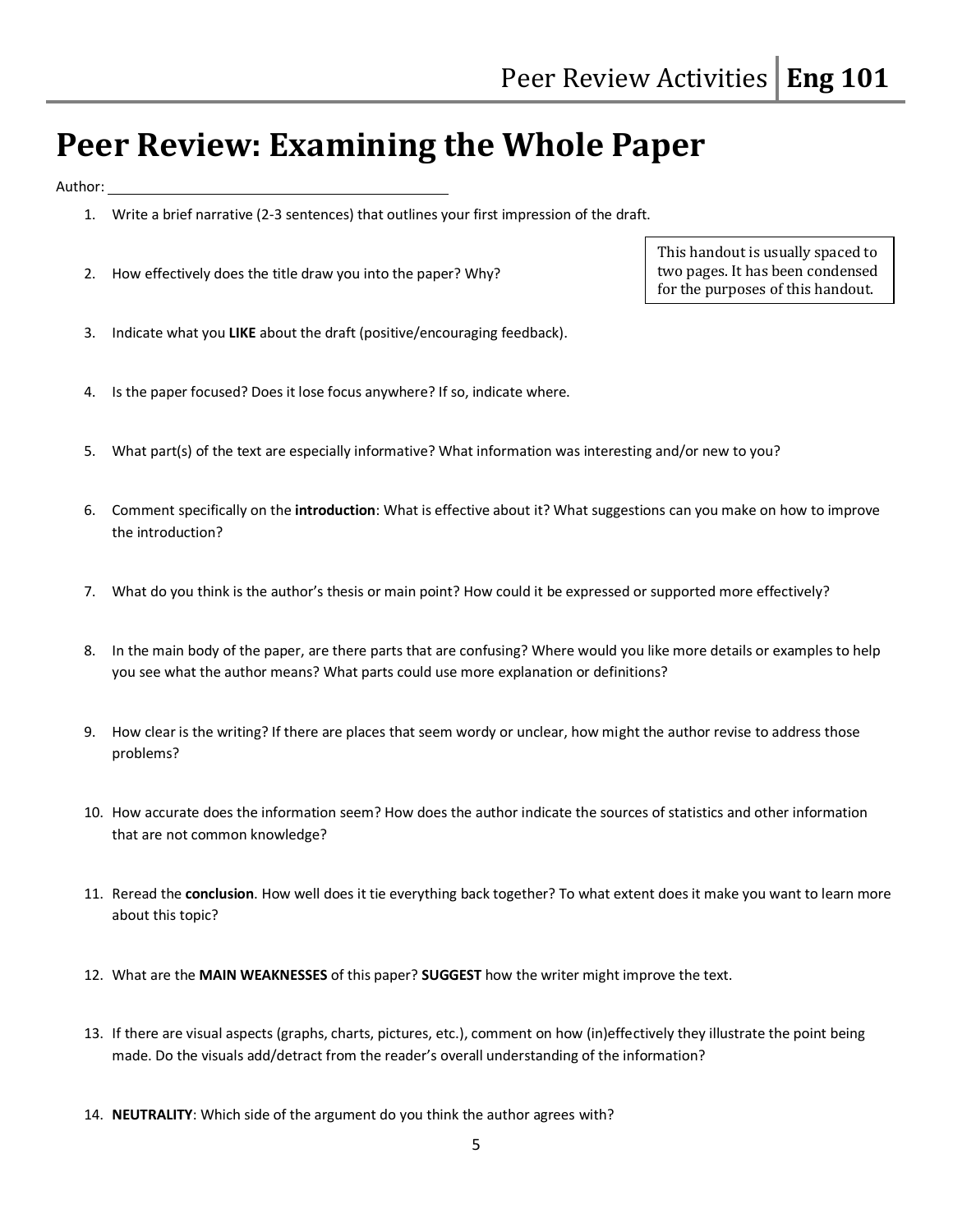## **Peer Grade -- Letter Grade**

Student: Grader:

*Answer this honestly. If you are "nice" you'll help your fellow student and give them an honest critique so they can improve their paper.*

| THIS INTRODUCTION & CONCLUSION                                                                                                                               | <b>EXCELLENT</b> | GOOD | <b>NEEDS</b><br><b>WORK</b> |
|--------------------------------------------------------------------------------------------------------------------------------------------------------------|------------------|------|-----------------------------|
| <b>TITLE:</b> Is interesting and draws the reader in. More interesting than: "My Final Paper" or "Final Draft"                                               |                  |      |                             |
| <b>INTRO:</b> has an attention-getting opening line/"hook" which makes the reader want to keep reading.                                                      |                  |      |                             |
| <b>INTRO:</b> has an "action" sentence (i.e. "In his/her article "(article title)," (the author) <i>action verb</i><br>(argues, states, asserts, etc.) that" |                  |      |                             |
| INTRO: has a focused and insightful thesis statement that agrees and/or disagrees and all other<br>paragraphs refer back to this subject.                    |                  |      |                             |
| <b>CONCLUSION:</b> effectively sums up author's thesis, student's thesis (varying word choice), and<br>student supports within the paper.                    |                  |      |                             |
| <b>CONCLUSION:</b> tagline relates back to intro's "hook".                                                                                                   |                  |      |                             |

**Comments (if you marked the "Good" or "Needs Work" boxes, state how these areas can be improved to make it "Excellent"):**

| THIS SUMMARY                                                                                                                                                                                                                                                                                      | <b>EXCELLENT</b> | Goop | <b>NEEDS</b><br><b>WORK</b> |
|---------------------------------------------------------------------------------------------------------------------------------------------------------------------------------------------------------------------------------------------------------------------------------------------------|------------------|------|-----------------------------|
| is the appropriate length $(2-3)$ , 250-350 words)                                                                                                                                                                                                                                                |                  |      |                             |
| is written entirely in the student's own words. Does not plagiarize phrases or sentence structure.<br>Every quote is properly identified as belonging to the author and as a reader you understand that the<br>thoughts and ideas in this paper are the article's author, not the student writer. |                  |      |                             |
| effectively sums up the article and remains neutral with no "I" statements or biased wording.                                                                                                                                                                                                     |                  |      |                             |
| properly credits the article as a source with in-text citations (page numbers)                                                                                                                                                                                                                    |                  |      |                             |
| is coherently organized, with well-developed paragraphs, effectively used attributive tags, and clear<br>transitions between ideas and paragraphs.                                                                                                                                                |                  |      |                             |

**Comments (if you marked the "Good" or "Needs Work" boxes, state how these areas can be improved to make it "Excellent"):**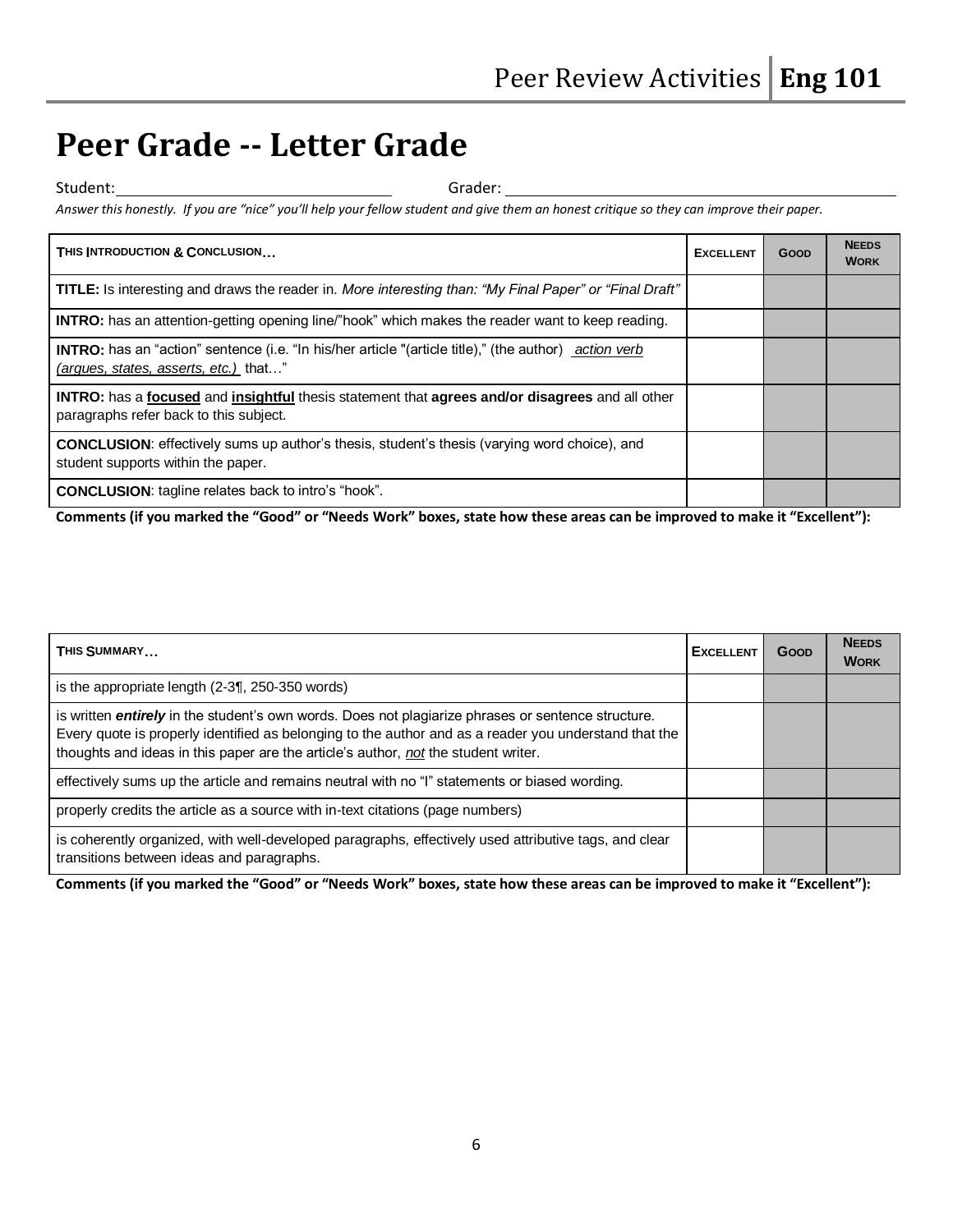| THIS TRANSITION ¶ AND RESPONSE                                                                                                                                                                 | <b>EXCELLENT</b> | Goop | <b>NEEDS</b><br><b>WORK</b> |
|------------------------------------------------------------------------------------------------------------------------------------------------------------------------------------------------|------------------|------|-----------------------------|
| <b>TRANSITION:</b> clearly indicates when summary ends and response begins (first usage of "I" or "me").<br>Student's thesis is restated and reworded. (Approximately 2-3 sentences in length) |                  |      |                             |
| <b>RESPONSE:</b> length is appropriate $(3+)$ paragraphs = bulk of paper).                                                                                                                     |                  |      |                             |
| <b>RESPONSE:</b> effectively uses support to persuasively argue their side. No leaps of thought or<br>reasoning.                                                                               |                  |      |                             |
| <b>RESPONSE:</b> does not stray off-topic. Arguments and paragraphs relate back to student's thesis.                                                                                           |                  |      |                             |
| <b>RESPONSE:</b> acknowledges counter arguments, concedes a point, or shows there may be<br>contradictory points of view                                                                       |                  |      |                             |

**Comments (if you marked the "Good" or "Needs Work" boxes, state how these areas can be improved to make it "Excellent"):**

| THE WHOLE PAPER                                                                                                                                                                                       | <b>EXCELLENT</b> | Goop | <b>NEEDS</b><br><b>WORK</b> |
|-------------------------------------------------------------------------------------------------------------------------------------------------------------------------------------------------------|------------------|------|-----------------------------|
| follows format: 3-4 pages, typed, double spaced, 12 pt. Times New Roman font, 1" margins, five-line<br>header is in correct order, page numbering in upper right corner, and Works Cited is correct.  |                  |      |                             |
| is coherently organized, with clear transitions between ideas and paragraphs. Article was critically<br>read and thoughtfully responded to.                                                           |                  |      |                             |
| properly uses attributive tags and cites author's ideas and words. Text is <b>NOT PLAGARIZED.</b>                                                                                                     |                  |      |                             |
| was interesting and engaging to read.                                                                                                                                                                 |                  |      |                             |
| uses correct grammar and mechanics; is free from errors, typos, and careless mistakes.                                                                                                                |                  |      |                             |
| Overall, if I were to give this paper a grade right now, it would receive the grade of (A, B, C, D, F):<br>This grade is for the writer's information only and will not be entered in the grade book. |                  |      |                             |

**Comments (if you marked the "Good" or "Needs Work" boxes, state how these areas can be improved to make it "Excellent"):**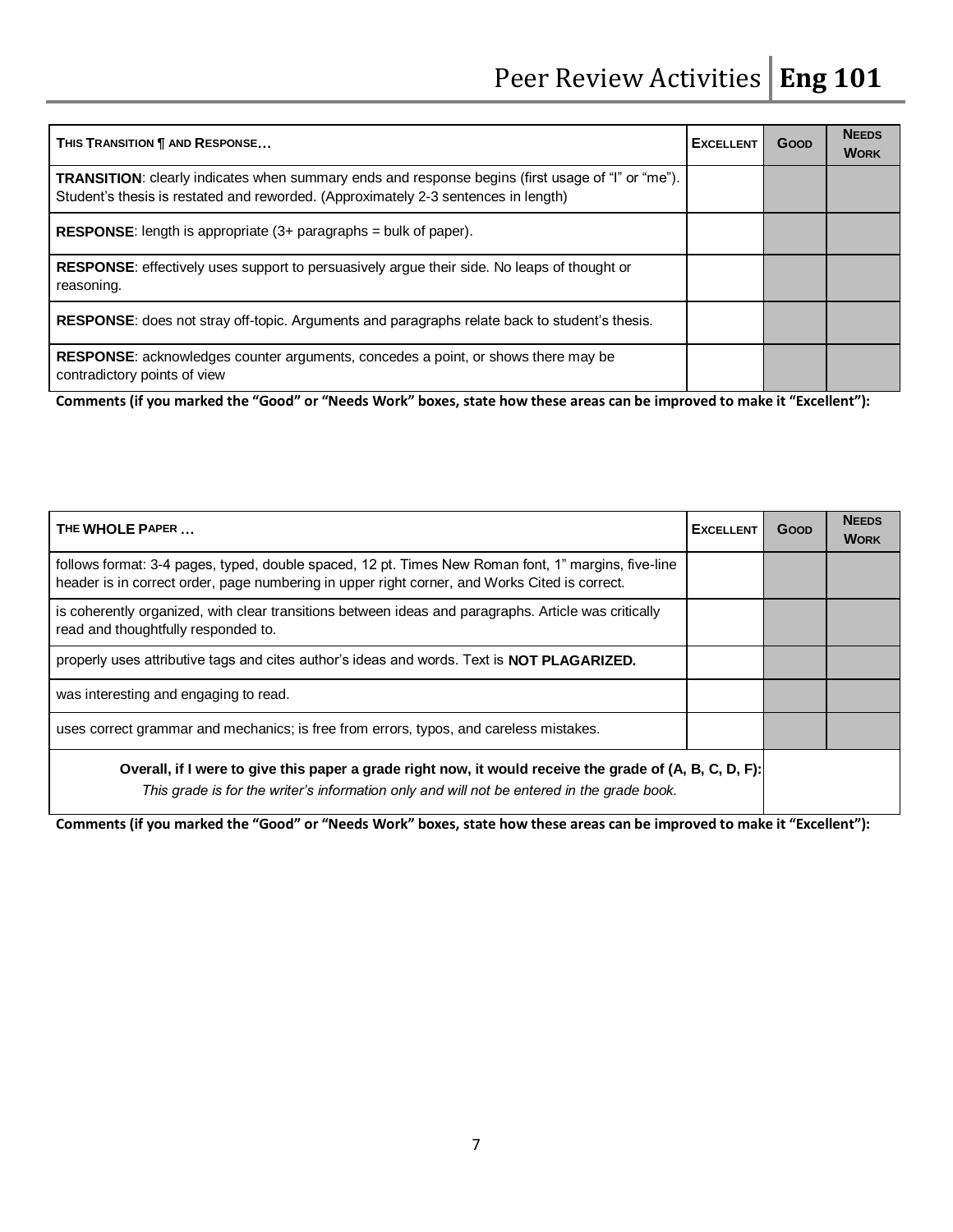## **Peer Grade -- Points**

### **Formatting & Length:** Yes No

Paper meets formatting requirement (5-line header, 12 point font, Times New Roman, 1" margins, double-spaced, no extra space between paragraphs, page numbers, Works Cited, etc.) & **MINIMUM WORD COUNT**.

### **/ 2: Title**

- [2] Engaging and catchy title; draws the reader's interest
- [1] Adequate title, but doesn't make the reader want to keep reading.
- [0] Boring title (i.e. "Essay 1," "Formal Argument," etc.)

#### **/ 2: Introduction**

- [2] From opening "hook", the introduction is engaging and very effectively introduces topic by putting it in context.
- [1] Introduction satisfactorily and adequately introduces topic, but does not engage reader and create the desire to continue reading.
- [0] Introduction doesn't effectively introduce topic.

### **/ 2: Thesis**

- [2] Clearly states author's stance regarding controversial subject, while acknowledging there is *another mode of thought* regarding the subject (2-part thesis). The reader clearly knows where the author stands on the topic.
- [1] Attempt at a thesis. Reader has a general idea what the paper is arguing, but it is not clear.
- [0] No discernable argument/stance stated. Reader has no idea where paper is going.

#### **/ 4: Body and Support**

- [3-4] Varying viewpoints addressed, concessions made, and body is engaging and very effectively supports argument.
- [2] Body satisfactorily supports argument; some rhetorical strategies used; minor counterarguments addressed.
- [1] Weakly supports argument; few or no rhetorical strategies used; little addressing of differing points of view.
- [0] Body is incomplete, confusing, or very difficult to understand; no use of rhetorical strategies.

#### **/ 2 Conclusion**

- [2] Conclusion very effectively restates thesis, support, counterarguments, and relates back to opening "hook". Change has occurred in reader's thoughts/belief regarding the subject.
- [1] Conclusion satisfactorily completes argument; decent final thoughts. Does not relate back to opening "hook".
- [0] Conclusion weakly finishes argument; final ideas trail off, lacking persuasion.

### **/ 2: Mechanics and Grammar**

- [2] Flawless to almost perfect; a few minor mechanical or grammatical errors.
- [1] Poor; numerous mechanical or grammatical errors; essay appears sloppy.
- [0] Unreadable; mechanical and grammatical errors throughout.

#### **/ 3: Creativity and Style**

- [3] Very unique topic; very creatively written in a vibrant, powerful style.
- [2] Good topic; some creativity displayed; style is mostly straightforward.
- [1] Cliché or predictable topic; little to no creativity demonstrated; style is dull.

### **/ 3: Overall Clarity, Logic, Persuasiveness, and Research**

- [3] Essay is very clear and logical from beginning to end; makes a very convincing argument; incorporates sources from research very effectively.
- [2] Essay is mostly clear and logical; makes a fairly solid argument, but some counterarguments could be better addressed; sources from research used.
- [1] Essay is difficult to understand; problems with logic; doesn't make an effective argument; sources from research used, but ineffectively.

## **TOTAL POINTS: / 20**